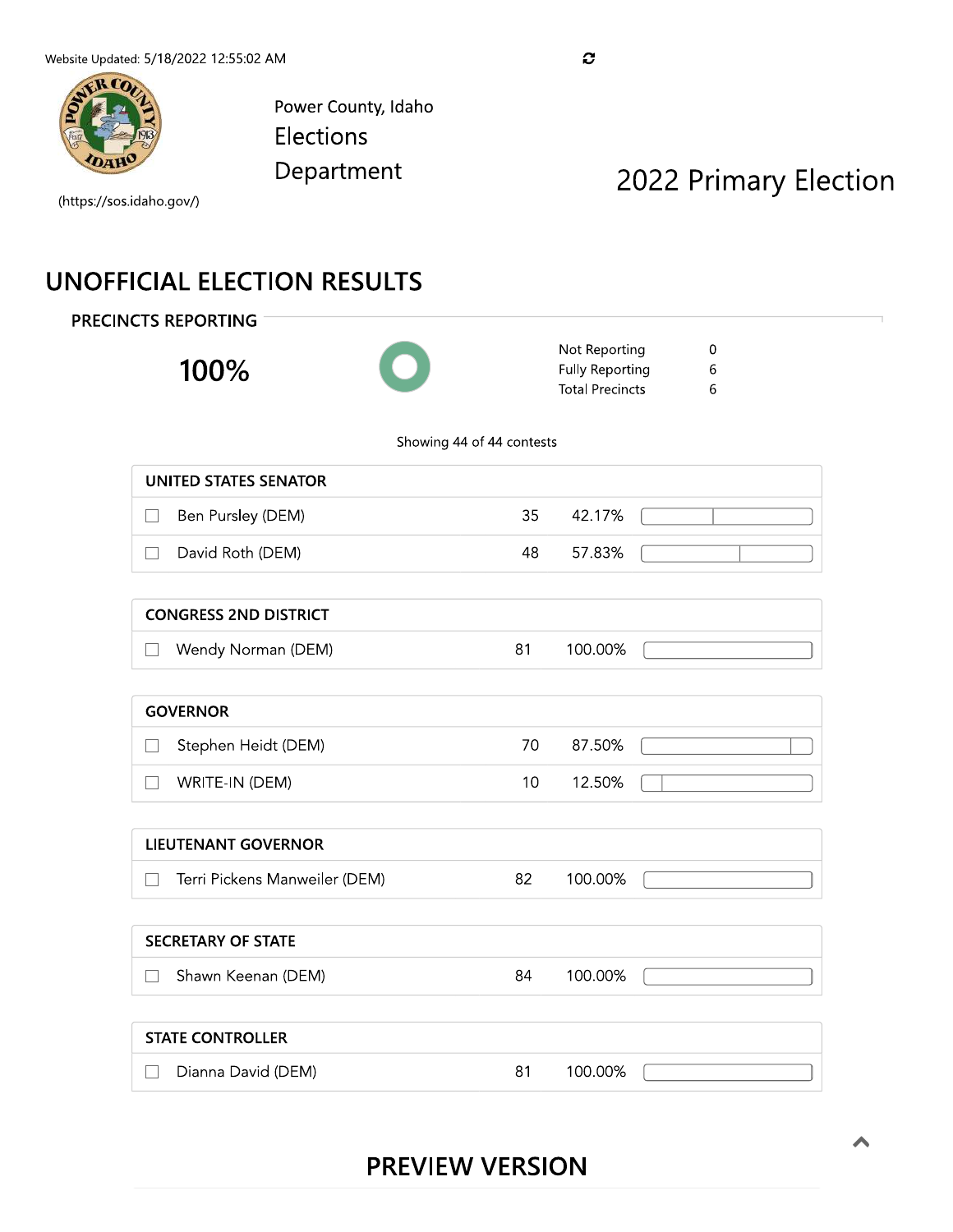| <b>STATE TREASURER</b>                    |              |         |  |
|-------------------------------------------|--------------|---------|--|
| Jill L Ellsworth (DEM)<br>$\Box$          | 83           | 100.00% |  |
|                                           |              |         |  |
| <b>ATTORNEY GENERAL</b>                   |              |         |  |
| Steven Scanlin (DEM)<br>П                 | 80           | 100.00% |  |
| <b>SUP OF PUBLIC INSTRUCT</b>             |              |         |  |
| Terry L. Gilbert (DEM)<br>$\Box$          | 82           | 100.00% |  |
|                                           |              |         |  |
| <b>CLERK OF THE DISTRICT COURT</b>        |              |         |  |
| Leona Jackson (DEM)                       | 81           | 100.00% |  |
|                                           |              |         |  |
| <b>UNITED STATES SENATOR</b>              |              |         |  |
| Idaho Sierra Law (LIB)<br>$\mathbf{L}$    | $\mathbf{1}$ | 100.00% |  |
|                                           |              |         |  |
| <b>GOVERNOR</b>                           |              |         |  |
| John Dionne Jr. (LIB)<br>$\Box$           | 0            | 0.00%   |  |
| Paul Sand (LIB)<br>$\vert \ \ \vert$      | 1            | 100.00% |  |
| <b>UNITED STATES SENATOR</b>              |              |         |  |
| Brenda Bourn (REP)                        | 33           | 3.74%   |  |
| Natalie M Fleming (REP)                   | 44           | 4.98%   |  |
| Mike Crapo (REP)                          | 703          | 79.61%  |  |
| Scott Trotter (REP)                       | 58           | 6.57%   |  |
| Ramont Turnbull (REP)                     | 45           | 5.10%   |  |
|                                           |              |         |  |
| <b>CONGRESS 2ND DISTRICT</b>              |              |         |  |
| Flint L. Christensen (REP)                | 72           | 8.19%   |  |
| Daniel Algiers Lucas Levy (REP)<br>$\Box$ | 17           | 1.93%   |  |
| Chris Porter (REP)<br>$\Box$              | 58           | 6.60%   |  |
| Mike Simpson (REP)<br>$\Box$              | 439          | 49.94%  |  |
| Bryan Smith (REP)<br>$\Box$               | 293          | 33.33%  |  |

## **PREVIEW VERSION**

ᄉ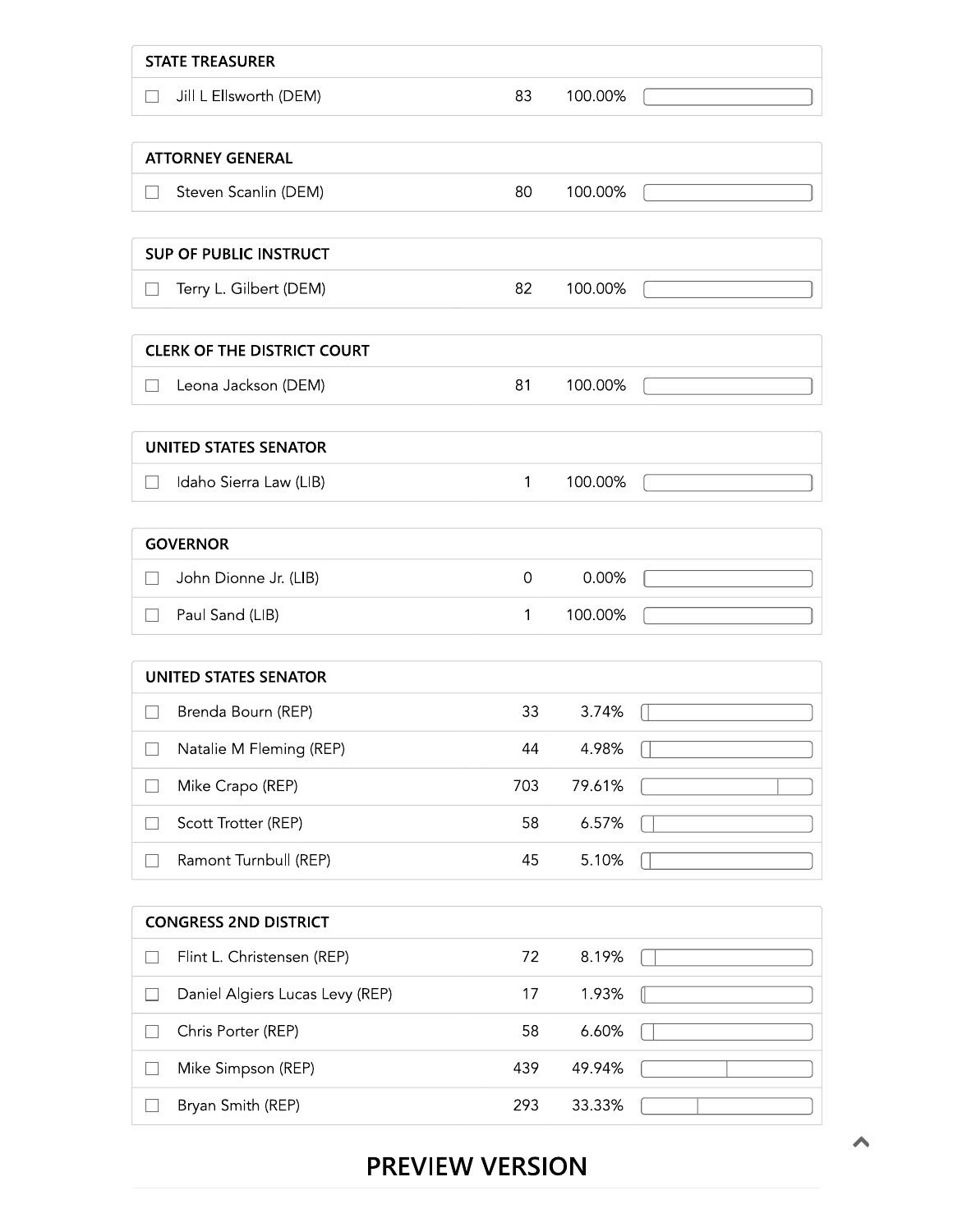| <b>GOVERNOR</b>           |     |        |  |
|---------------------------|-----|--------|--|
| Steven R Bradshaw (REP)   | 26  | 2.87%  |  |
| Ben Cannady (REP)         | 3   | 0.33%  |  |
| Edward R. Humphreys (REP) | 68  | 7.51%  |  |
| Ashley Jackson (REP)      | 11  | 1.21%  |  |
| Brad Little (REP)         | 616 | 67.99% |  |
| Lisa Marie (REP)          | 9   | 0.99%  |  |
| Janice McGeachin (REP)    | 170 | 18.76% |  |
| Cody Usabel (REP)         | 3   | 0.33%  |  |

| LIEUTENANT GOVERNOR        |      |        |  |
|----------------------------|------|--------|--|
| Scott Bedke (REP)          | 611  | 68.50% |  |
| Daniel J Gasiorowski (REP) | 41   | 4.60%  |  |
| Priscilla Giddings (REP)   | 240. | 26.91% |  |

| <b>SECRETARY OF STATE</b> |                    |     |        |  |
|---------------------------|--------------------|-----|--------|--|
|                           | Phil McGrane (REP) | 454 | 52.85% |  |
|                           | Dorothy Moon (REP) | 261 | 30.38% |  |
|                           | Mary Souza (REP)   | 144 | 16.76% |  |

#### **STATE CONTROLLER**

□ Brandon D Woolf (REP) 784 100.00%

#### **STATE TREASURER**

Julie A. Ellsworth (REP) 789 100.00%

| <b>ATTORNEY GENERAL</b> |                               |     |        |  |  |
|-------------------------|-------------------------------|-----|--------|--|--|
|                         | Raul R. Labrador (REP)        | 415 | 47.59% |  |  |
|                         | Arthur ("Art") Macomber (REP) | 117 | 13.42% |  |  |
|                         | Lawrence Wasden (REP)         | 340 | 38.99% |  |  |

 $\int$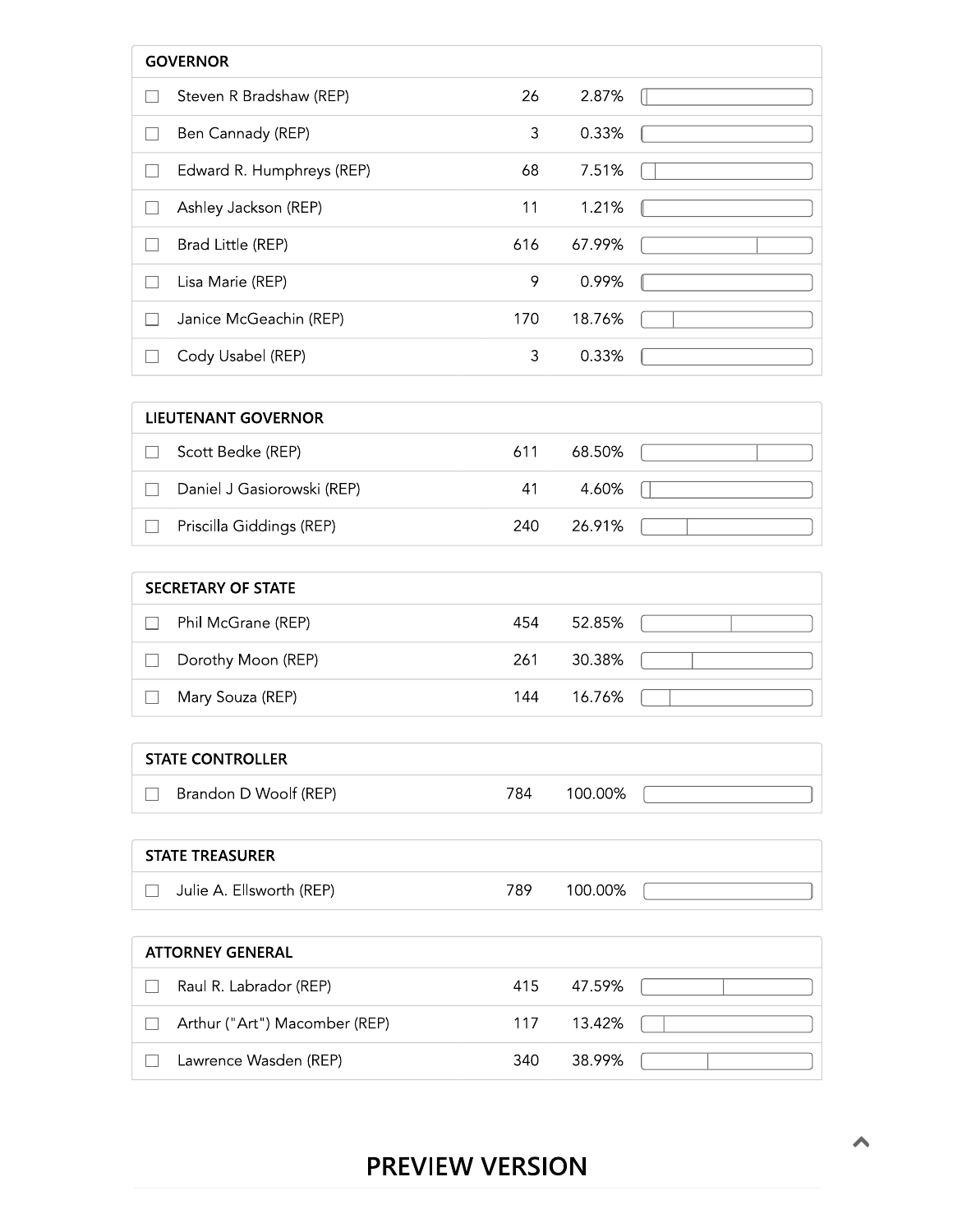| SUP OF PUBLIC INSTRUCT   |     |            |  |
|--------------------------|-----|------------|--|
| Debbie Critchfield (REP) | 470 | - 53.96%   |  |
| Branden J. Durst (REP)   | 159 | 18.25%     |  |
| Sherri Ybarra (REP)      |     | 242 27.78% |  |

| LEG DIST 28 STATE SENATOR |            |  |
|---------------------------|------------|--|
| Tom Branson (REP)         | 93 10.56%  |  |
| Art da Rosa (REP)         | 136 15.44% |  |
| Jim Guthrie (REP)         | 652 74.01% |  |

| LEG DIST 28 STATE REP POSITION A |      |         |  |
|----------------------------------|------|---------|--|
| Richard 'Rick' Cheatum (REP)     | 533  | 63.91%  |  |
| Dawn L. Morrell (REP)            | -301 | -36.09% |  |

| LEG DIST 28 STATE REP POSITION B |                        |     |        |  |  |  |
|----------------------------------|------------------------|-----|--------|--|--|--|
|                                  | Dan Garner (REP)       | 473 | 57.06% |  |  |  |
|                                  | R. Scott Workman (REP) | 356 | 42.94% |  |  |  |

#### **COMMISSIONER 2ND DIST**

William "Bill" Lasley (REP)

801 100.00%

806

827

### **COMMISSIONER 3RD DIST**

Delane Anderson (REP)

100.00%

### **CLERK OF THE DISTRICT COURT**

 $\Box$  Sharee Sprague (REP) 790 100.00%

### **COUNTY TREASURER**

 $\Box$  Deanna Curry (REP)

### **COUNTY ASSESSOR**

 $\Box$  Laura M. Porath (REP)

812 100.00%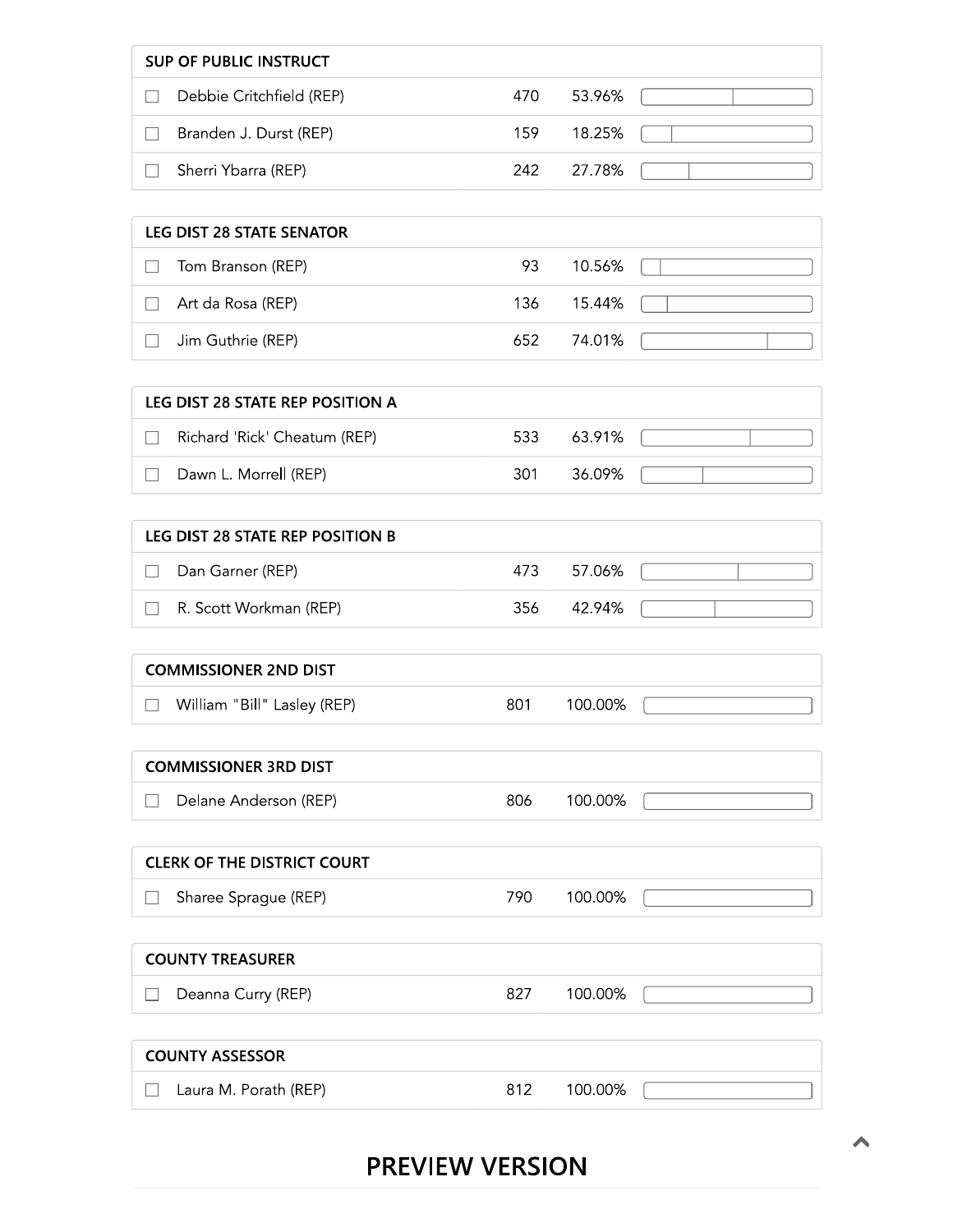| <b>COUNTY CORONER</b>                           |                     |         |  |
|-------------------------------------------------|---------------------|---------|--|
| Mark Gunn Rose, Sr. (REP)<br>$\vert \ \ \vert$  | 833                 | 100.00% |  |
| PCT COMMITTEEMAN 01 - AF SD#381 Admin Building  |                     |         |  |
| Bill Funk (REP)<br>$\overline{\phantom{a}}$     | 169                 | 100.00% |  |
| PCT COMMITTEEMAN 02 - AF Library                |                     |         |  |
| Steve K Deeg (REP)<br>$\vert \ \ \vert$         | 181                 | 100.00% |  |
| PCT COMMITTEEMAN 03 - Power County Fairgrounds  |                     |         |  |
| Laura Anderson (REP)<br>$\mathcal{L}$           | 138                 | 61.88%  |  |
| Lisa A. Leisy (REP)<br>$\Box$                   | 44                  | 19.73%  |  |
| Mary L. Morrical (REP)<br>$\mathcal{L}$         | 41                  | 18.39%  |  |
| <b>UNITED STATES SENATOR</b>                    |                     |         |  |
| Ray J. Writz (CON)<br>$\vert \ \ \vert$         | 1                   | 100.00% |  |
| <b>GOVERNOR</b>                                 |                     |         |  |
| Chantyrose Davison (CON)                        | 1                   | 100.00% |  |
| WRITE-IN (CON)                                  | 0                   | 0.00%   |  |
| <b>LIEUTENANT GOVERNOR</b>                      |                     |         |  |
| Pro-Life (CON)<br>$\overline{\phantom{0}}$      | $\mathsf{O}\xspace$ | 0.00%   |  |
| <b>STATE CONTROLLER</b>                         |                     |         |  |
| Miste Gardner (CON)<br>$\overline{\phantom{a}}$ | 1                   | 100.00% |  |
| SUPREME JUSTICE Colleen D. Zahn                 |                     |         |  |
| Colleen D. Zahn<br>$\overline{\phantom{0}}$     | 847                 | 100.00% |  |
| SUPREME JUSTICE Robyn M. Brody                  |                     |         |  |
| Robyn Brody                                     | 842                 | 100.00% |  |